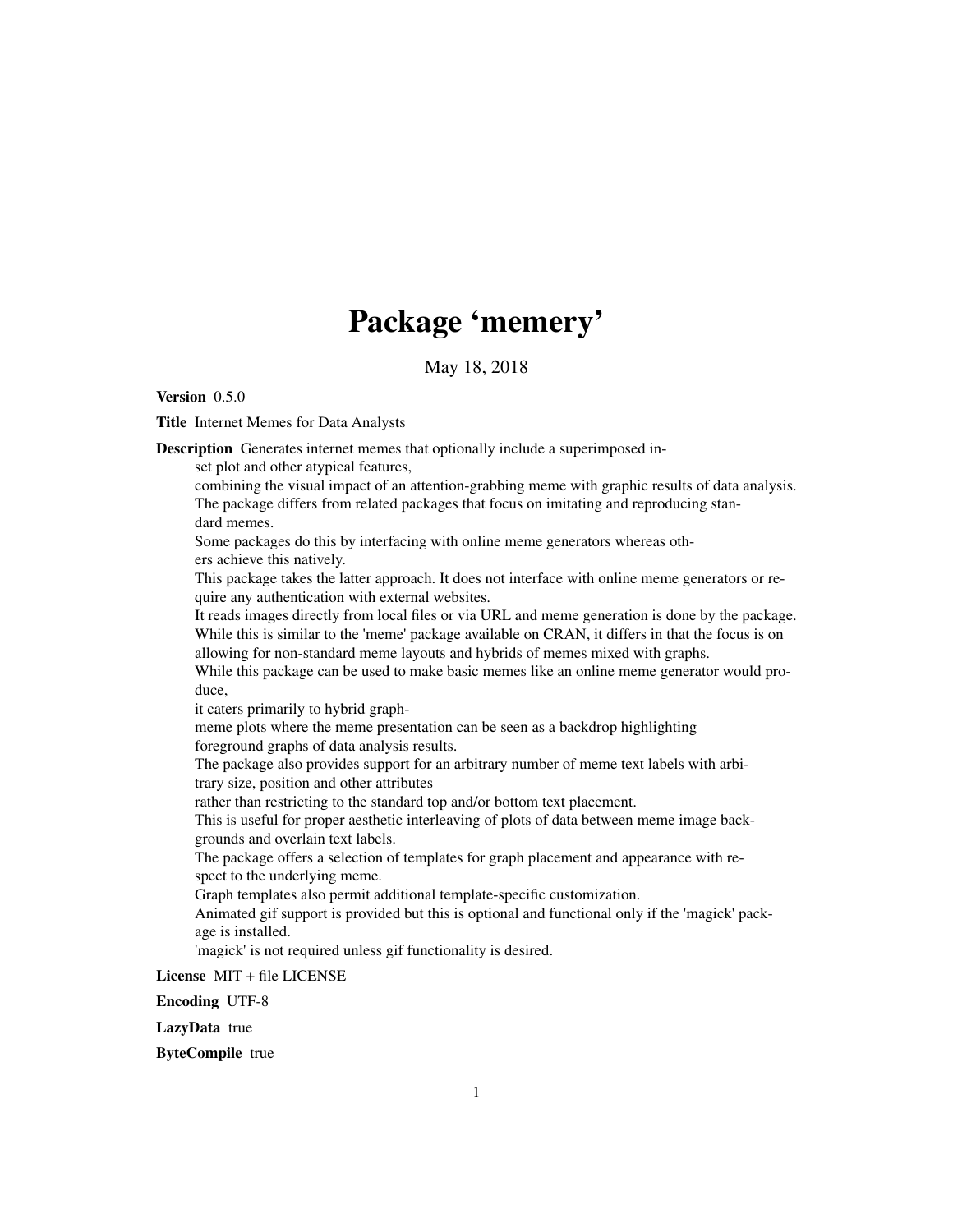#### <span id="page-1-0"></span>URL <https://github.com/leonawicz/memery>

BugReports <https://github.com/leonawicz/memery/issues>

Suggests testthat, knitr, rmarkdown, covr, magick, lintr

VignetteBuilder knitr

Depends showtext

Imports sysfonts, grid, png, jpeg, Cairo, ggplot2, cowplot, magrittr, purrr, shiny, shinycssloaders, shinyBS, colourpicker

RoxygenNote 6.0.1

NeedsCompilation no

Author Matthew Leonawicz [aut, cre]

Maintainer Matthew Leonawicz <mfleonawicz@alaska.edu>

Repository CRAN

Date/Publication 2018-05-17 22:45:52 UTC

### R topics documented:

| Index |  |
|-------|--|
|       |  |
|       |  |
|       |  |
|       |  |
|       |  |
|       |  |
|       |  |

car\_shiny *The ca(R) Shiny promotional meme*

#### Description

Recreate the ca(R) Shiny promotional meme using different plots, frame rate or output size.

#### Usage

```
car_shiny(file, p1 = NULL, p2 = NULL, fps = 10, test_frame = FALSE,
 mult = 1)
```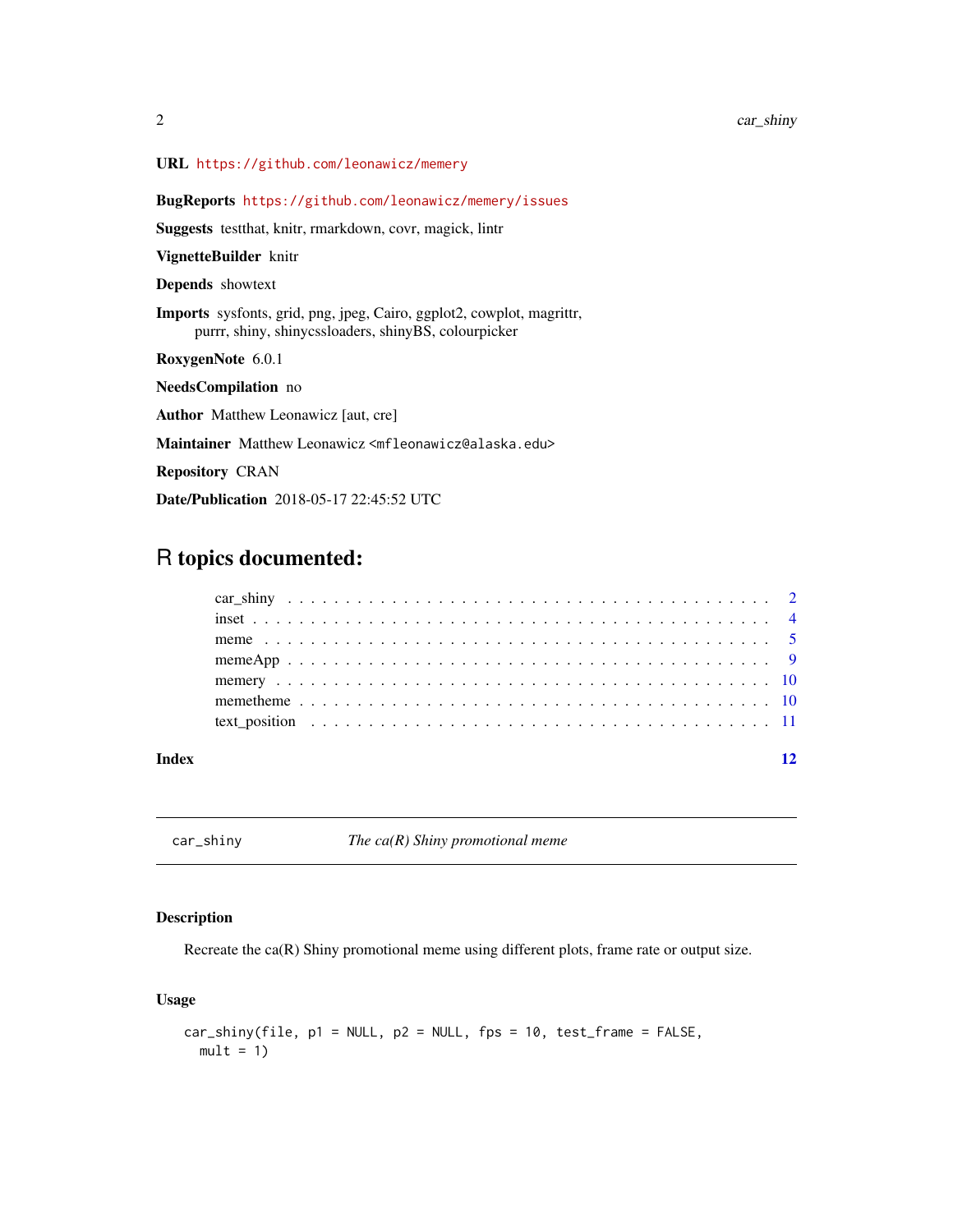#### car\_shiny 3

#### Arguments

| file           | character, output filename.                                                               |
|----------------|-------------------------------------------------------------------------------------------|
| p1             | ggplot object for top half of (ca)R Shiny meme.                                           |
| p <sub>2</sub> | ggplot object for bottom half of (ca)R Shiny meme.                                        |
| fps            | integer, frames per second.                                                               |
| test_frame     | logical, keep only the first frame. Ideal for saving time during testing.                 |
| mult           | numeric, factor by which to multiply the output meme dimensions. Use conser-<br>vatively. |

#### Details

This function offers limited control over customization; it is intended as a canned example. For additional customization, use this function's source code in an R script where you can easily alter other values.

After writing the first layer of output to file, file is recursively read and written again two more times in order to add all layers to the animated gif, since the underlying meme function does not accept vectorized inset plots.

The Shiny logo is by RStudio.

#### Value

nothing is returned, but a file is saved to disk.

#### Examples

```
library(ggplot2)
file <- "memery-car-shiny.gif" # outfile
set.seed(1)
p1 \leq - ggplot(data.frame(x = rbeta(100000, 10, 3)), aes(x)) +
 geom_histogram(colour = "white", fill = "#88888880", size = 1, bins = 30)
means <- (8:1)^3
sds <-10*(8:1)d <- data.frame(
 x = rep(factor(1:8), each = 100),y = \text{unlist}(\text{purr}: \text{map2}(\text{means}, \text{ sds}, \text{ "rnorm}(100, \text{ .x}, \text{ .y}) / 200)))
p2 \leftarrow ggplot(d, aes(x, y)) +geom_boxplot(colour = "white", fill = "#5495CF80", outlier.colour = NA) +
 geom_point(shape = 21, colour = "white", fill = "#5495CF80", size = 1,
             position = position_jitter(0.15) +
 scale_x_discrete(expand = c(0, 0.02)) + scale_y_continuous(expand = c(0.02, 0)) +theme_void() +
 theme(plot.margin = unit(rep(5, 4), "mm"),
        panel.grid.major = element_line(colour = "#FFFFFF50", linetype = 2),
        panel.grid.minor = element_line(colour = "#FFFFFF50", linetype = 2))
## Not run: car_shiny(file, p1, p2, test_frame = TRUE)
```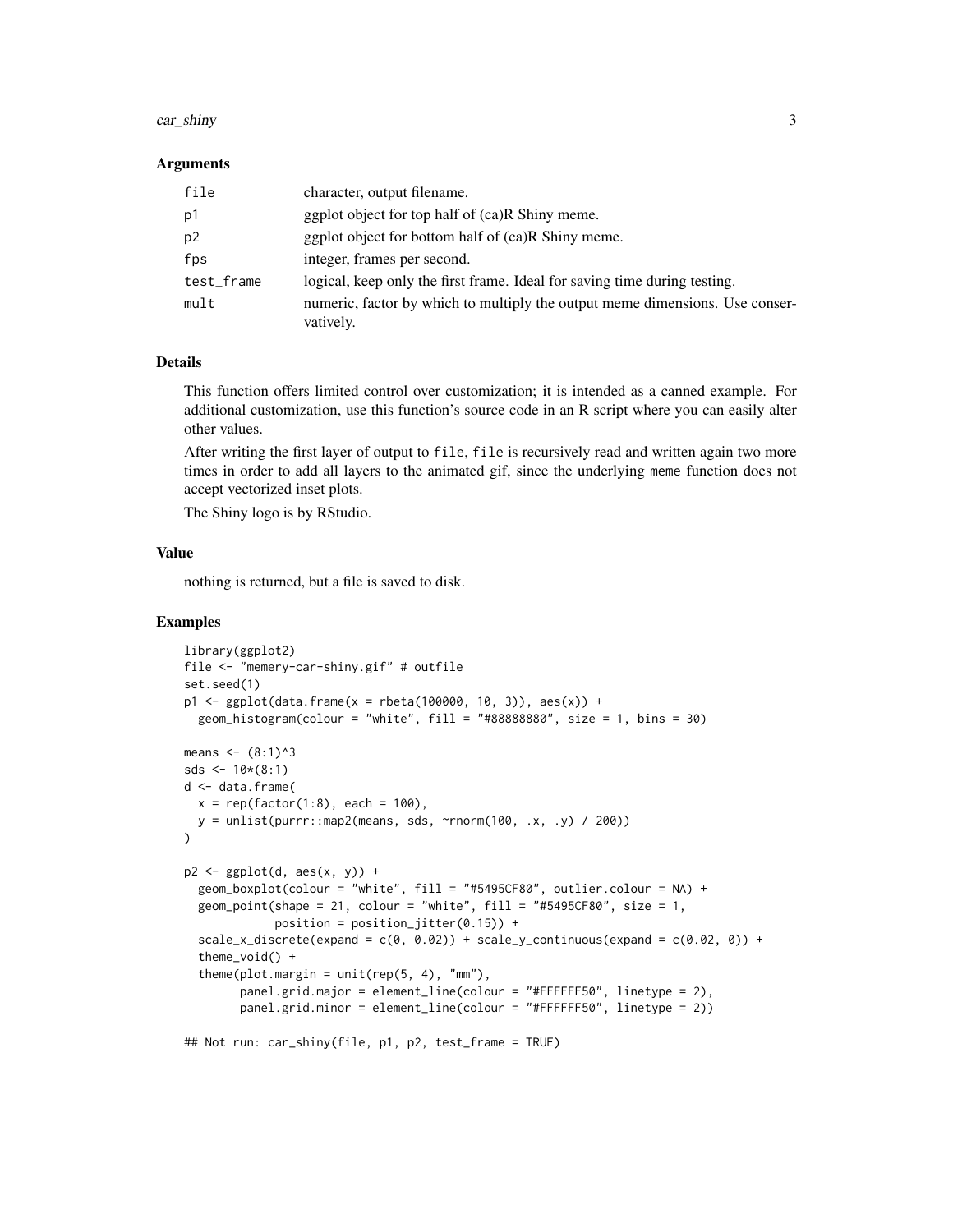<span id="page-3-0"></span>

#### Description

Templates for the position and background of a ggplot inset.

#### Usage

```
inset_position(type = "default", size = 0.2, margin = 0.025)
```
inset\_background(type = "default")

inset\_templates(type)

#### Arguments

| type   | character, name of template.                                                                                |
|--------|-------------------------------------------------------------------------------------------------------------|
| size   | numeric, width (length-1) or width and height (length-2) of inset. See details.                             |
| margin | numeric, x-axis margin (length-1) or x- and y-axis margins (length-2) around<br>corner insets. See details. |

#### Details

inset\_position and inset\_background assist with some basic options for position and background of the optional ggplot inset graphic. inset\_templates can be used to view the available templates. See examples. If a template is not available to suit your needs, provide your own argument list to meme in the form of, e.g., inset\_pos = list ( $w = 0.95$ , h = 0.6, x = 0.5, y = 0.325).

#### Value

a list of arguments passed to either inset\_pos or inset\_bg in meme.

#### Size and position

The coordinate system for the meme plot ranges from zero to one in x and y. The width, height and (x,y) center defined by inset\_position arguments therefore take values between zero and one.

The default position is for an inset plot that takes up 95% of the width and 60% of the height of the meme plot, with 2.5% margins on the sides and bottom. Other templates include four corner thumbnails. To use these, set type equal to "tl", "tr", "br" or "bl", for top right, top left, bottom right and bottom left, respectively. There is also a "center" type.

When specifying the corner or center inset types, the inset is a square thumbnail with width and height of 0.2 units (20%) and 0.025 (2.5%) margins from the edges of the plot. However, these templates are not absolute. You can further adjust the size and distance from the edges using size and margin. These arguments can be scalar, in which case the inset remains square and the margins are equal. If a length-2 vector, size can provide unique width and height for a rectangular inset.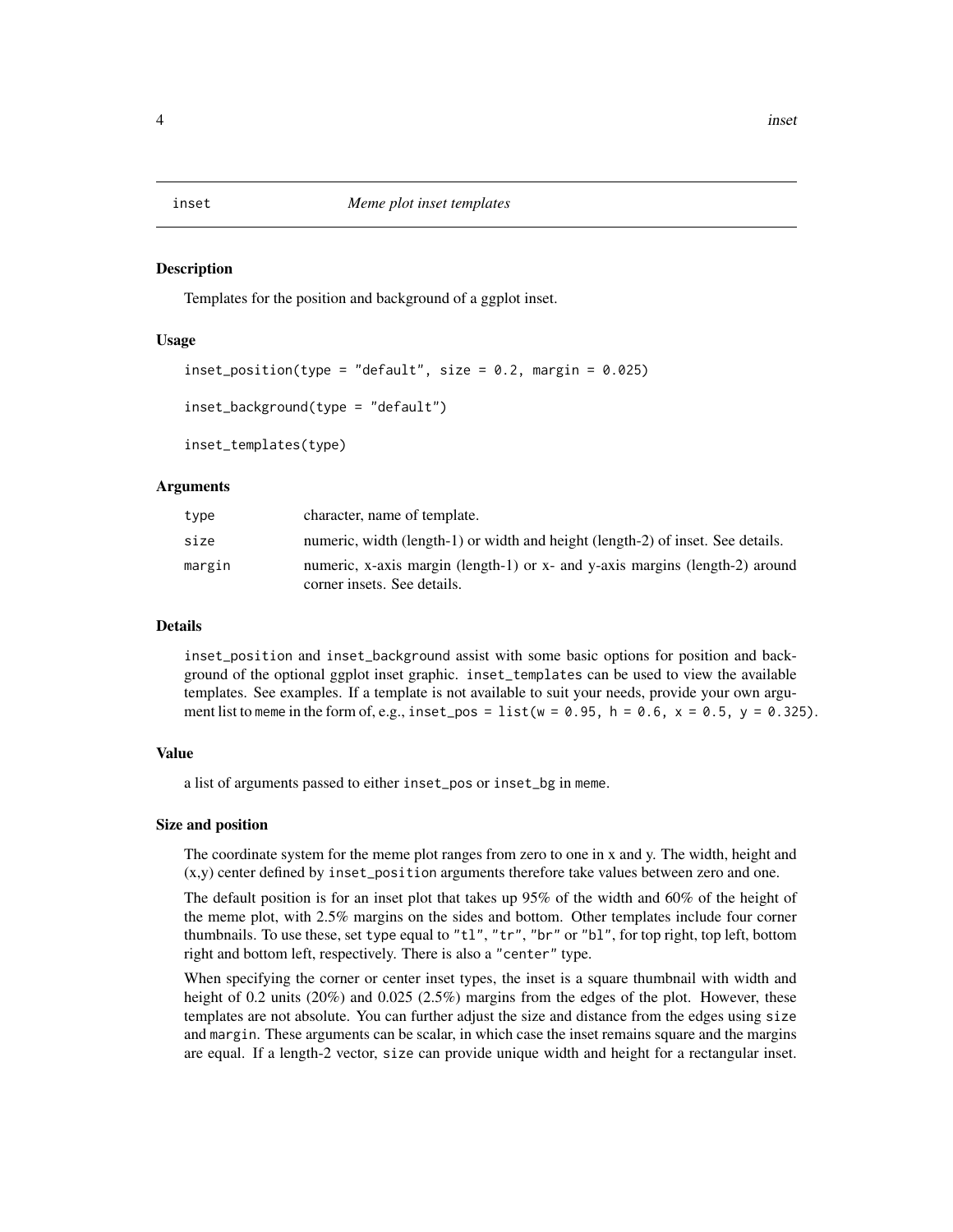#### <span id="page-4-0"></span>meme 5

Similarly, margin can provide different margins for the distance to a side vs. the top or bottom edge of the meme plot.

For type = "center", size is used but margin is ignored, giving you control over the thumbnail size. Appending the letter q to a corner thumbnail template ID, e.g. type  $=$  "blq", yields a quadrant plot. In contrast to type = "center", these types allow for user control over margins for plots of fixed coverage area. Specifying the right combination of size and margin with a corner thumbnail template can be used to create a quadrant plot, but using a quadrant template simplifies this.

size and margin are provided for convenience, adding more control over the position templates. If you require more specific size and position control, simply pass your own 4-argument list as described above. This is the structure generated by inset\_position for any type and expected by meme.

#### Background

For inset\_background, the few templates all revolve around the type = "default" template. type = "sq" simply removes the rounded corners. "op" provides a fully opaque white background instead of the default 50% transparency. "opsq" does both. "blank" hides the background panel. There is no substantial need to provide many templates because, as with inset\_position, inset\_background generates a simple list of a few arguments that can be easily provided to meme explicitly without the use of inset\_background.

#### Examples

```
inset_templates("position")
inset_templates("background")
inset_position()
inset_position("br")
insert\_position("brq", margin = 0.05)insert\_position("br", size = 0.4, margin = 0)inset_background()
inset_background("opsq")
inset_background("blank")
```
meme *Generate a meme*

#### **Description**

Generate a meme with a background image, text label and optional inset graphic.

#### Usage

```
meme(img, label, file, size = 1, family = "Impact", col = "white",shadow = "black", label_pos = text_position(length(label)),
  inset = NULL, ggtheme = memetheme(), inset_bg = inset_background(),
  inset_pos = inset_position(), width, height, mult = 1)
```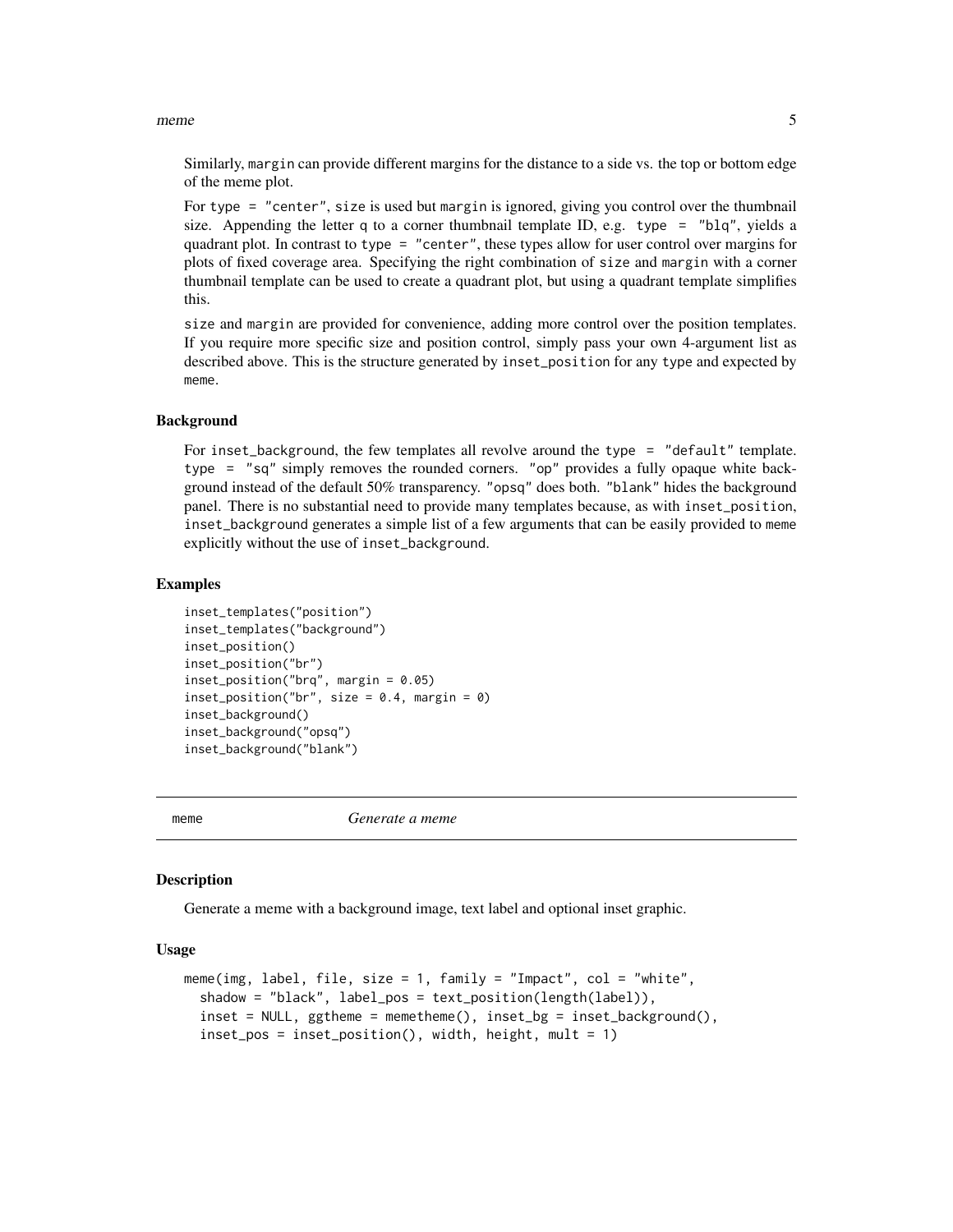6 memetrization of the contract of the contract of the contract of the contract of the contract of the contract of the contract of the contract of the contract of the contract of the contract of the contract of the contrac

```
meme_gif(img, label, file, size = 1, family = "Impact", col = "white",
  shadow = "black", label_pos = text_position(length(label)),
  inset = NULL, ggtheme = memetheme(), inset_b = inset_b background(),
  inset_pos = inset_position(), width, height, mult = 1, fps = 10,
  frame = 0, \ldots)
```
#### Arguments

| img       | path to image file, png or jpg.                                                                                             |
|-----------|-----------------------------------------------------------------------------------------------------------------------------|
| label     | character, meme text. May be a vector, matched to label_pos.                                                                |
| file      | output file, png or jpg.                                                                                                    |
| size      | label size. Actual size affected by image size (i.e., cex).                                                                 |
| family    | character, defaults to "Impact", the classic meme font. See details.                                                        |
| col       | label color.                                                                                                                |
| shadow    | label shadow/outline color.                                                                                                 |
| label_pos | named list of position elements for the meme text w, h, x and y. Each element<br>may be a vector. See details.              |
| inset     | a ggplot object. This is an optional inset plot and may be excluded.                                                        |
| ggtheme   | optional ggplot2 theme. If ignored, the default memery ggplot2 theme is used.                                               |
| inset_bg  | a list of background settings for the plotting region containing inset. See de-<br>tails.                                   |
| inset_pos | named list of position elements for the inset inset plot: w, h, x and y.                                                    |
| width     | numeric, width of overall meme plot in pixels. If missing, taken from img size.                                             |
| height    | numeric, height of overall meme plot in pixels. If missing, taken from img size.                                            |
| mult      | numeric, a multiplier. Used to adjust width and height. See details.                                                        |
| fps       | frames per second, only applicable to meme_gif. See details.                                                                |
| frame     | integer, frame numbers to include. The default frame $= 0$ retains all frames.<br>Only applicable to meme_gif. See details. |
| $\ldots$  | additional arguments passed to meme_gif.                                                                                    |

#### Details

This function generates and saves a meme as a jpg or png file.

#### Fonts

Memes use the Impact font by default. This is a Windows font. If using memery on Linux for example, you would have to first install the font if not already installed on the system. If Impact or any other font family passed to meme, e.g. family = "Consolas", is not installed on an operating system, meme will ignore it and fall back on family  $=$  "serif" internally. If unfamiliar, explore the documentation and examples available for the showtext and sysfonts packages, which merery leverages.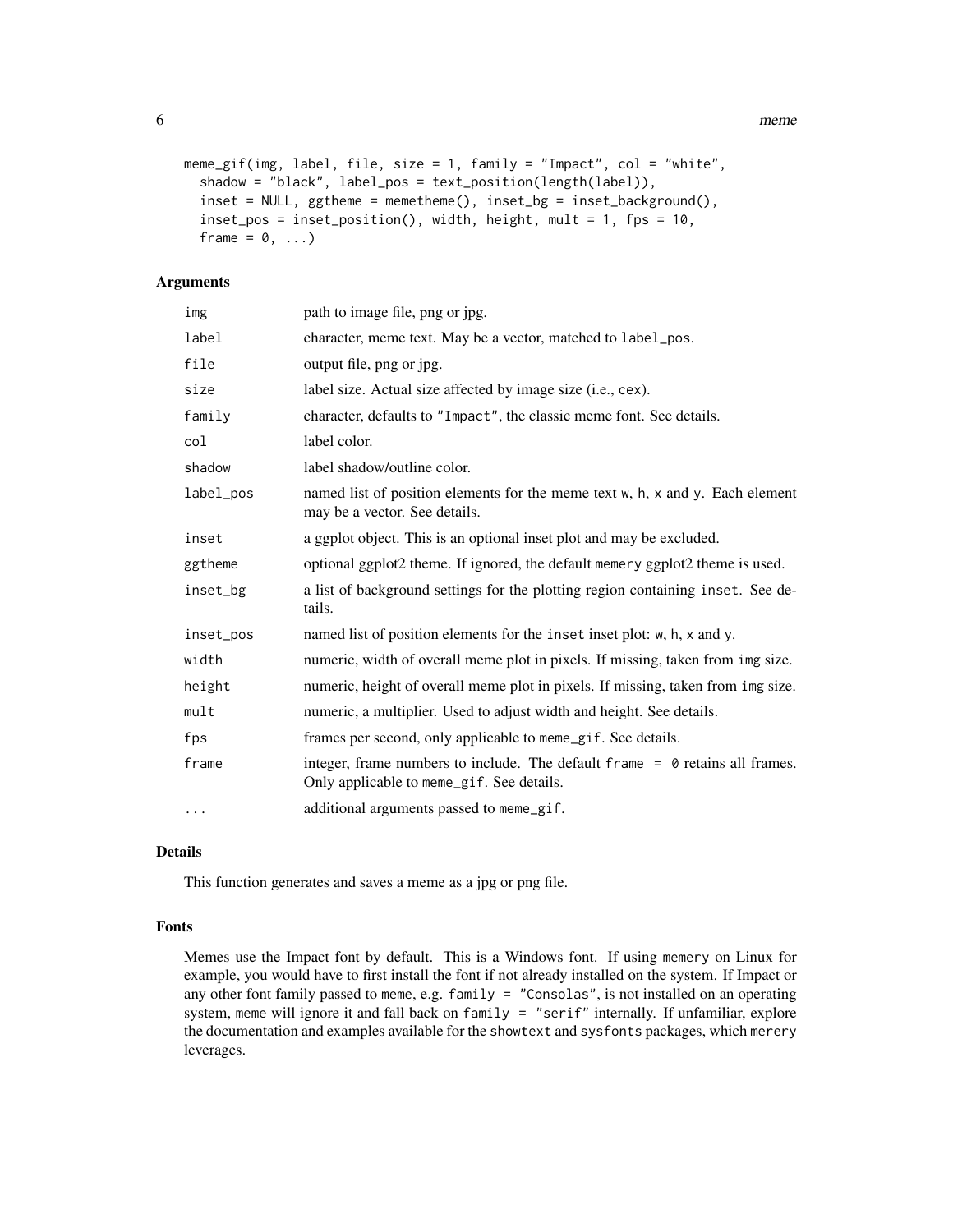#### <span id="page-6-0"></span>meme 7

#### Text labels

List elements in label\_pos must all be the same length and must match the length of label. This is provided for generality but is most suited to length-2 cases; the use of meme title/subtitle or top/bottom text pairs. Similarly, size, family, col and shadow may be vectorized. For example, top and bottom text can have different font size and family and the font text and shadow can be different colors.

#### Inset graphic

The meme plot may optionally include an inset plot by passing a ggplot object to inset. This makes the memes more fun for data analysts. See examples.

The plotting region containing inset is a specific viewport in the grid layout. inset\_bg is a list of arguments that affect the background of this part of the meme plot. They define a rectangle that by default is semi-transparent with rounded corners and no border color. This can be changed via the list arguments fill, col and r.

The inset plot inset is placed above this layer and also fills the region. The default ggplot2 theme used my meme, [memetheme](#page-9-1), uses transparent ggplot plot and panel background fill and plot border color that allow the background viewport rectangle and its rounded corners to show through. The default theme also has no plot margins.

If you supply a different theme via ggtheme, you can provide different plot and panel background fill and plot border color as part of the theme. For similar no-margin themes, if the plot background fill or border color are not fully transparent, set the viewport rectangle corner radius to zero so that rounded corners do not show inside the panel background. For opaque plot background fill this will not matter.

Of course, the plot and panel background fill should still be transparent or semi-transparent if occupying a large amount of the total meme plot area or it will obscure the meme image itself. An alternative is to use inset as, for example, a tiny thumbnail in the corner of the meme plot, in which case full opacity is not necessarily an issue. If you do not want to override the theme of your plot and do not wish to pass a theme explicitly by ggtheme, you can set ggtheme = NULL

#### Dimensions and image processing

Specifying width and height is not required. By default, output file dimensions are taken from the input file, img. However, these arguments can be used to override the default dimension matching. The aspect ratio is fixed so if you change the two disproportionately, you will increasing the canvas, adding bars on two sides; it will not stretch the image.

mult can be set less than one if relying on img dimension for meme plot width and height and img is large. It is equivalent to scaling proportionately with width and height maintaining the original aspect ratio. Whether or not width and/or height are provided, mult is always applied (defaults to  $mult = 1$ ).

Beyond this basic resizing to help control output file size, it is not the intent of memery to offer general image processing capabilities. If adjustments to source images are desired, you should use a dedicated package for image processing. magick is recommended.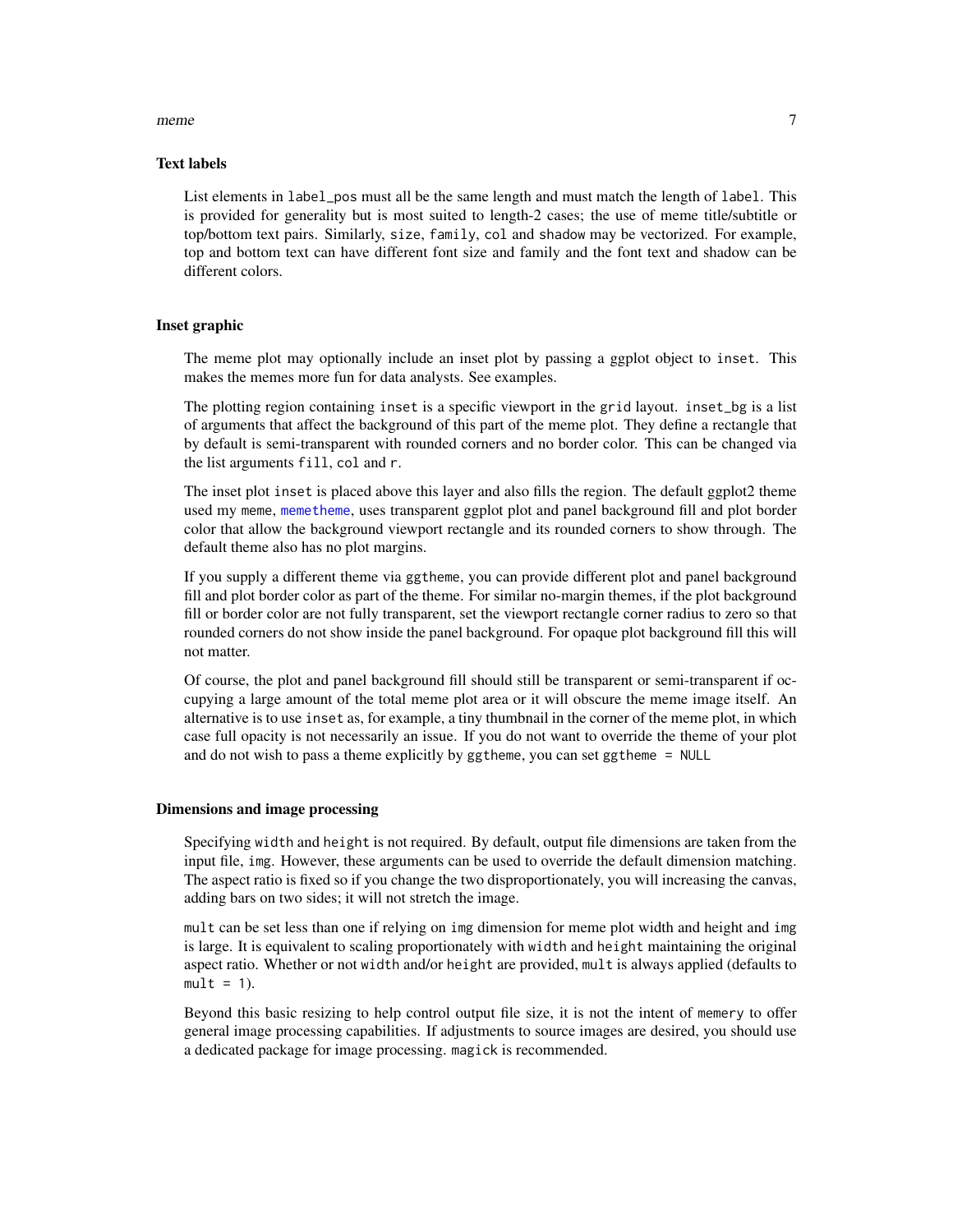#### Reading and writing gifs

Reading and writing gifs requires the magick package, which in turn requires that you have ImageMagick installed on your system. Since this is not required for any other part of memery and it represents a minor use case, the package does not have these dependencies. magick is listed as a suggested package for memery; it is not imported as a dependency. meme\_gif is an optional extra function. In order to use it, install ImageMagick on your system and install the magick package.

See the example below if your system meets these requirements. As with jpg or png image inputs, if additional control is required for making custom adjustments to gif image frames, use the magick package for image pre-processing. meme only provides basic control over output size and meme\_gif only adds control over gif frame selection and rate.

#### Examples

```
# Prepare data and make a graph
library(ggplot2)
x \leq -\text{seq}(0, 2*pi, length.out = 50)panels \leq rep(c("Plot A", "Plot B"), each = 50)
d \leq data.frame(x = x, y = sin(x), grp = panels)
txt <- c("Philosoraptor's plots", "I like to make plots",
  "Figure 1. (A) shows a plot and (B) shows another plot.")
p \leftarrow \text{ggplot}(d, \text{aes}(x, y)) + \text{geom\_line}(color = "cornflowerblue", \text{ size} = 2) +geom\_point(colour = "orange", size = 4) + face\_wrap(\neg grp) +labs(title = txt[1], subtitle = txt[2], caption = txt[3])# meme image background and text labels
img <- system.file("philosoraptor.jpg", package = "memery")
lab <- c("Title meme text", "Subtitle text")
## Not run:
# Not run due to file size
# basic meme
meme(img, lab[1:2], "meme_basic.jpg")
# data analyst's meme
meme(img, lab[1:2], "meme_data.jpg", size = 2, inset = p, mult = 2)
## End(Not run)
# data meme with additional content control
vp_\text{p} <- list(fill = "#FF00FF50", col = "#FFFFFF80") # graph background
# arbitrary number of labels, placement, and other vectorized attributes
lab <- c(lab, "Middle plot text")
pos \le - list(w = rep(0.9, 3), h = rep(0.3, 3), x = c(0.35, 0.65, 0.5),
  y = c(0.95, 0.85, 0.3)fam <- c("Impact", "serif", "Impact")
clrs1 <- c("black", "orange", "white")
clrs2 <- clrs1[c(2, 1, 1)]
meme(img, lab, "meme_data2.jpg", size = c(2, 1.5, 1), family = fam, col = clrs1,
  shadow = clrs2, label_pos = pos, inset = p, inset_bg = vp_bg, mult = 2)
```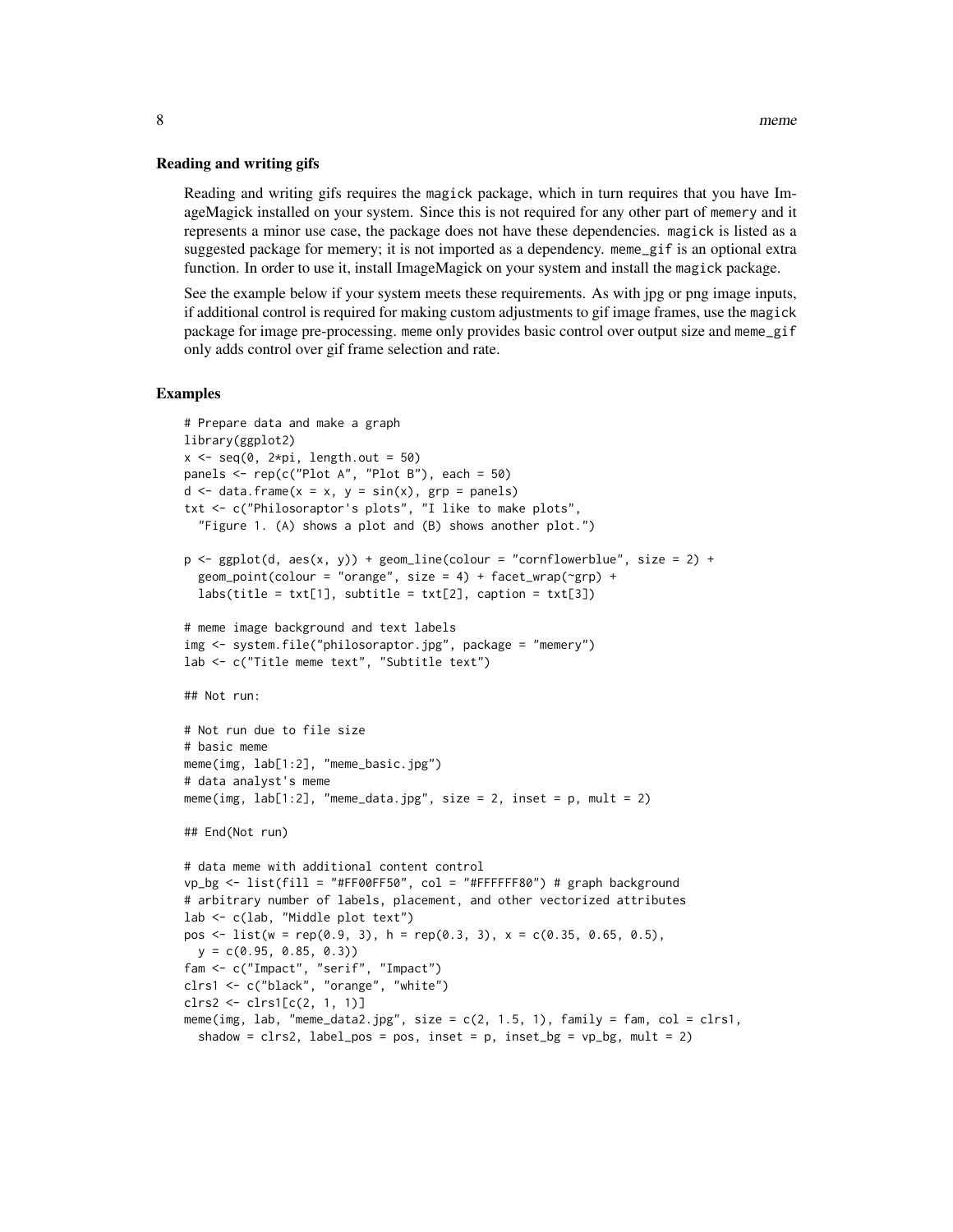#### <span id="page-8-0"></span>memeApp 9

```
## Not run:
```

```
# Not run due to file size and software requirements
# GIF meme. Requires Imagemagick and magick package. See details.
p \leftarrow \text{ggplot}(d, \text{aes}(x, y)) + \text{geom\_line}(color = "white", \text{ size} = 2) +geom\_point(colour = "orange", size = 1) + face\_wrap(\neg grp) +labs(title = "The wiggles", subtitle = "Plots for cats",
       caption = "Figure 1. Gimme sine waves.")
lab <- c("R plots for cats", "Sine wave sine wave sine wave sine wave...")
pos <- list(w = rep(0.9, 2), h = rep(0.3, 2), x = rep(0.5, 2), y = c(0.9, 0.75))
img <- "http://forgifs.com/gallery/d/228621-4/Cat-wiggles.gif"
meme_gif(img, lab, "meme_data3.gif", size = c(1.5, 0.75), label_pos = pos,
         inset = p, inset_bg = list(fill = "#00BFFF80"), mult = 1.5, fps = 20)
```
## End(Not run)

memeApp *Run memery example app*

#### Description

Launch the memery example app in your browser.

#### Usage

memeApp()

#### Details

This example app launches with animated gif support and relevant initial example gif if the magick package and ImageMagick software are installed on the user's system. Otherwise, a simplified version of the app that does not provide gif support launches and starting images must be jpg or png.

Due to how meme\_gif works, gifs will not display in a hosted app, i.e., on shinyapps.io. Memes based on gifs with many frames also take longer to render. By default, the app is set to render any animated gif input into a static meme using only the first frame in the animated gif. If it takes one second to render a single frame, expect it to take about 43 seconds to render the 43-frame example animated gif that comes preloaded in the app. If the user wishes to wait, the input control menu for output frames can be switched from first frame to all frames.

While jpg and png memes will display in a hosted app like on shinyapps. io, the impact font will also not likely be available on a given server. For all these reasons this packaged app is not hosted elsewhere. The best and intended experience is to use the app locally via the memery package.

All ggplot objects that exist in the global environment when the app is launched propagate a selection menu in app for use as inset plots to overlay meme image backgrounds. If there are no ggplot objects in the global environment, one named memery\_testplot will be created within the app environment and will appear in the selection menu instead.

A meme can be saved from an app by right-clicking on the image in your web browser and selecting the save option just like with any other web images.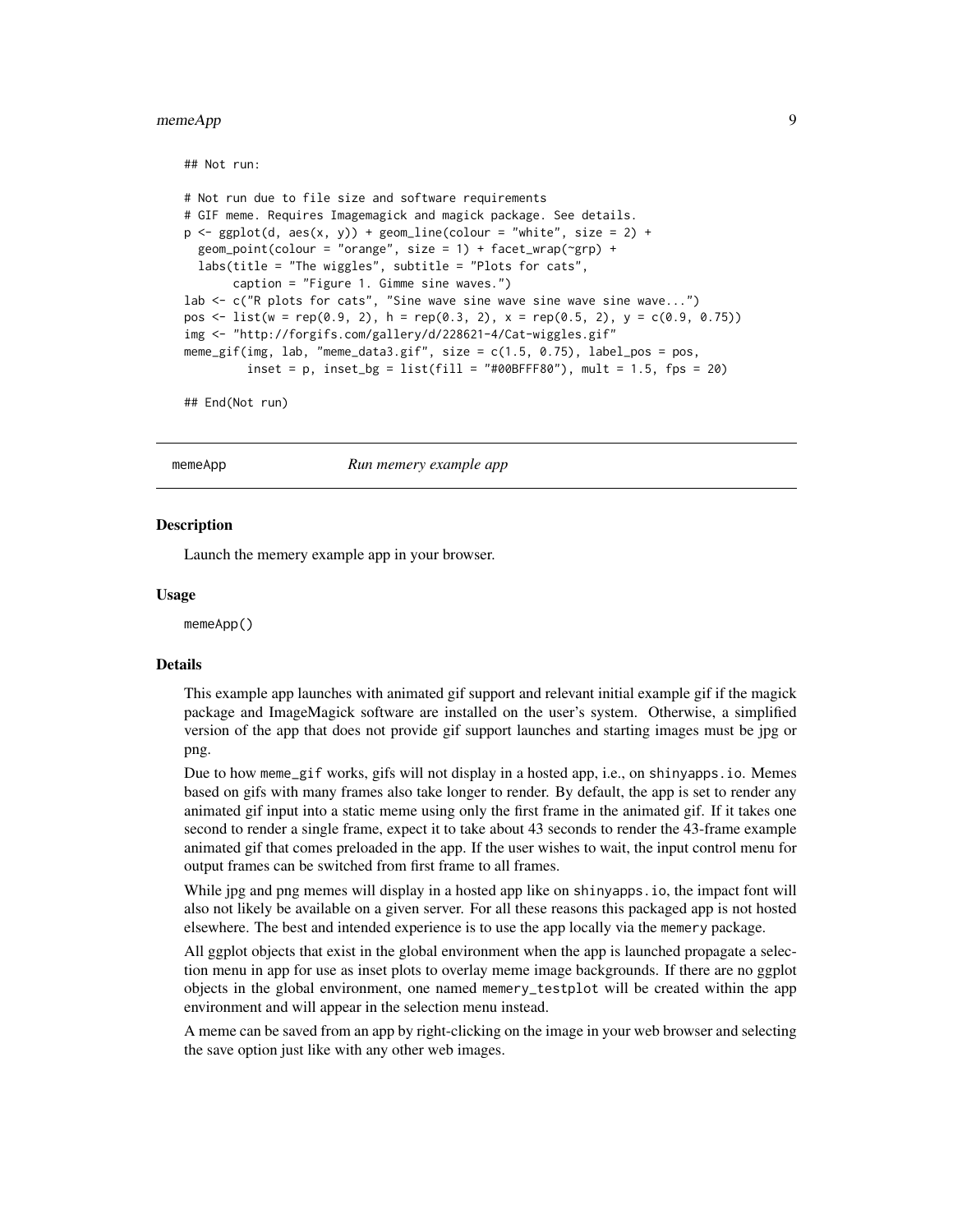<span id="page-9-0"></span>10 memetheme

#### Examples

## Not run: memeApp()

memery *memery: Internet memes for data analysts.*

#### Description

The memery package generates internet memes that optionally include a superimposed inset plot and other atypical features, combining the visual impact of an attention-grabbing meme with graphic results of data analysis.

#### Details

The package differs from related packages that focus on imitating and reproducing standard memes. Some packages do this by interfacing with online meme generators whereas others achieve this natively. This package takes the latter approach. It does not interface with online meme generators or require any authentication with external websites. It reads images directly from local files or via URL and meme generation is done by the package.

While this is similar to the 'meme' package available on CRAN, it differs in that the focus is on allowing for non-standard meme layouts and hybrids of memes mixed with graphs. While this package can be used to make basic memes like an online meme generator would produce, it caters primarily to hybrid graph-meme plots where the meme presentation can be seen as a backdrop highlighting foreground graphs of data analysis results.

The package also provides support for an arbitrary number of meme text labels with arbitrary size, position and other attributes rather than restricting to the standard top and/or bottom text placement. This is useful for proper aesthetic interleaving of plots of data between meme image backgrounds and overlain text labels. The package offers a selection of templates for graph placement and appearance with respect to the underlying meme. Graph templates also permit additional templatespecific customization.

Animated gif support is provided but this is optional and functional only if the magick package is installed.

<span id="page-9-1"></span>

memetheme *Default meme theme*

#### Description

The default ggplot2 theme for meme plots.

#### Usage

```
memetheme(base_size = 14, base_family = "", base_col = "white")
```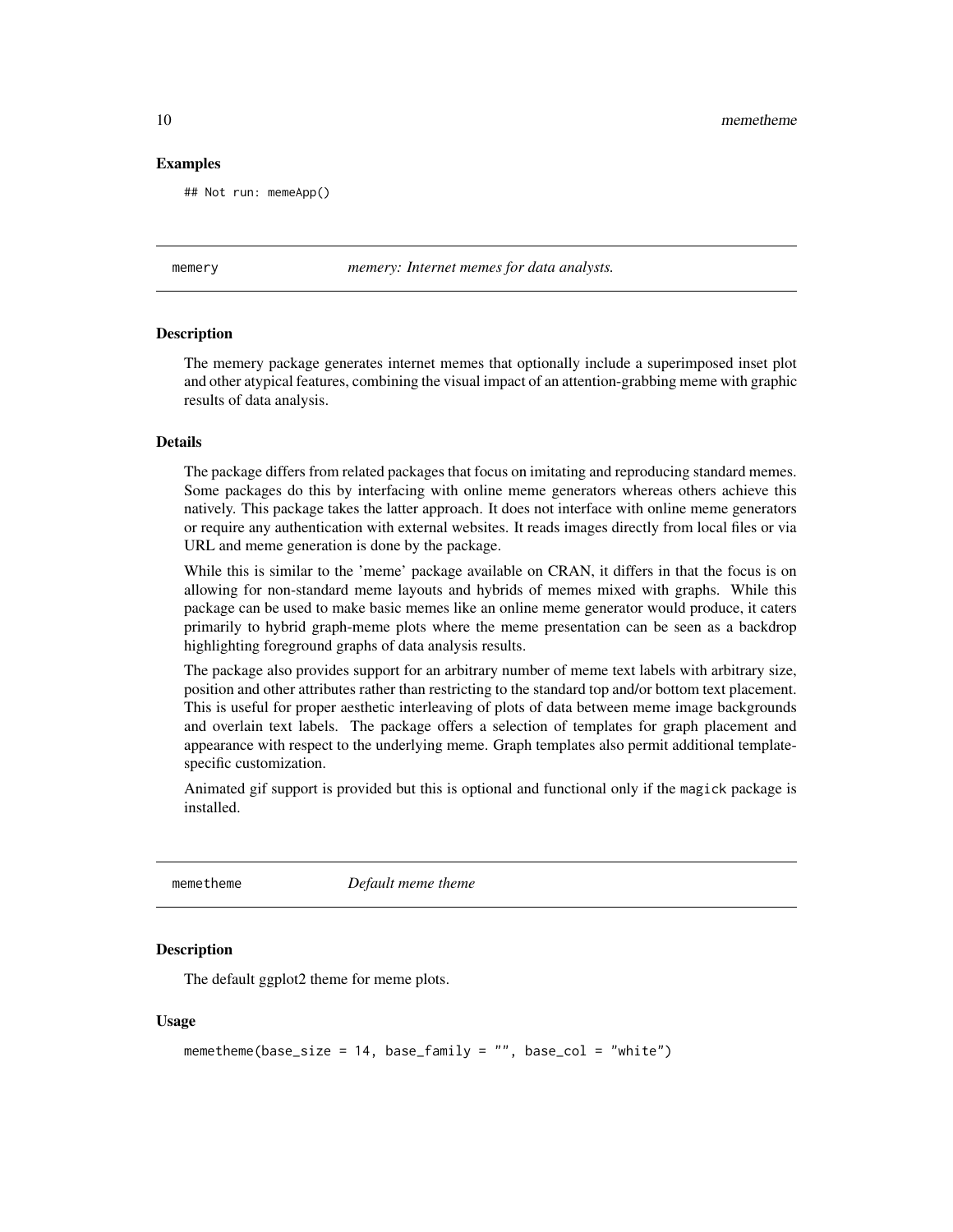#### <span id="page-10-0"></span>text\_position 11

#### Arguments

| base size   | numeric, the base size.                                                |
|-------------|------------------------------------------------------------------------|
| base_family | character, the base font family.                                       |
| base col    | character, the base color for all title text and axis lines and ticks. |

#### Value

a ggplot2 theme.

| text_position | Default meme text position |  |
|---------------|----------------------------|--|
|---------------|----------------------------|--|

#### Description

Convenience function for meme text position in a meme plot.

#### Usage

text\_position(n)

#### Arguments

n integer, number of meme text labels.

#### Details

This function takes an integer 1 or 2 and returns, respectively, top or symmetrical top and bottom meme text position arguments. This function is used as the default for the label\_pos argument in meme. It is provided if you do not want to bother with specifying coordinates and exact placement does not matter. It is not intended for placement of more than two meme text labels and any value other than 1 or 2 returns an error.

#### Value

a list of meme text label position arguments: w (width), h (height), and x and y coordinates.

#### Examples

```
text_position(1)
text_position(2)
```